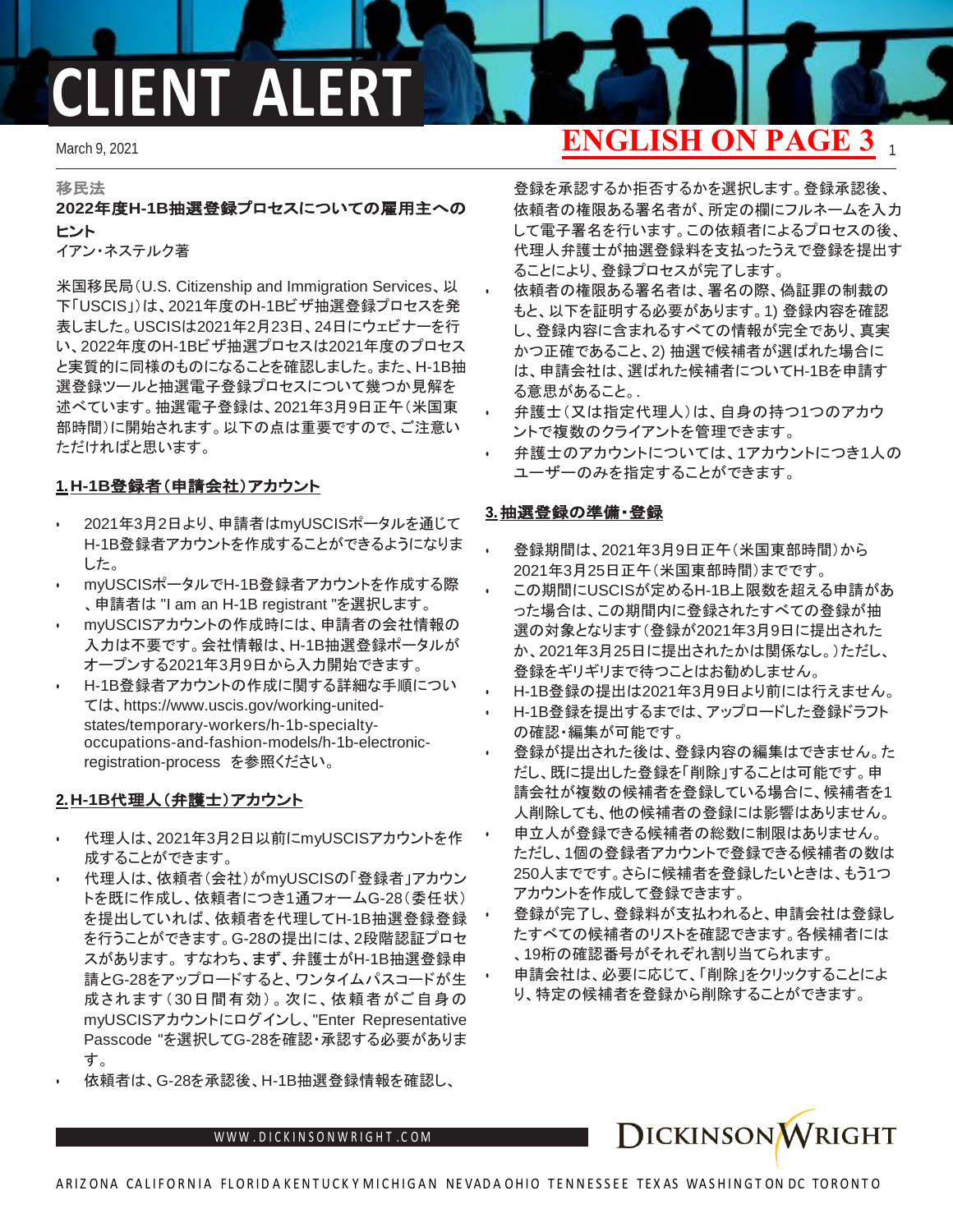### **CLIENT ALERT**

#### . **4.**抽選プロセス

- USCISは、登録期間の終了後、抽選を実施します。抽選 結果は、2021年3月31日までに、申請会社及び/又は代 理人弁護士に対して通知される予定です。申請会社及び 代理人弁護士は、myUSCISアカウントを設定する際に、 希望する通知方法(電子メール・テキストメッセージ)を選 択することができます。
- USCISからは、1) myUSCISアカウントにアップデートがあ ったこと、2) 詳細はmyUSCISアカウントにログインして確 認すること、というメッセージが送信されます。
- myUSCISアカウントには、登録された各候補者について以 下のステータスのいずれかが表示されます。
	- **• Invalidated-Failed Payment:** 「支払い無効・拒 否」。H-1B登録は提出されたものの、登録料支払 い方法が拒否された、決済拒否された、またはそ の他の方法で無効になった。
	- **• Submitted:** 「提出済み」。なお、抽選結果が出そろっ た後も、登録ステータスが「提出済み」のままとなる場 合があります。「提出済み」の抽選登録は、2022年度 末まで選考の対象となります(つまり、H-1Bの上限数 に不足が出たとUSCISが判断した場合、この保留さ れている提出済みの中から追加先行が行われます) 。2022年度末には、すべての登録ステータスが「 Selected」、「Not Selected」、「Denied」のいずれか になります。
	- **• Selected:** 「抽選通過」。この候補者は、2022年度の H-1B登録抽選に通過した。
	- **• Not Selected:** 「抽選不通過」。この候補者は、 2022年度のH-1B抽選に落選した。
	- **• Denied:** 「拒否」。一つの申請会社または代理人が、 同一年度に一人の候補者のために複数の登録を行 った場合、その登録はすべて無効とみなされ、「拒否」 と表示されます(つまり、申請会社は一人の候補者に つき1登録しか行うことができません。)。

### **5. H-1B**請願書の提出

- 2021年4月1日から、抽選を通過した候補者について、 H-1B請願書の提出が可能になります。
- 請願書の提出期間は90日間です。申請期間中に請願書が 適切に提出されていればUSCISの審査対象となります。
- USCISから、申請会社または代理人のmyUSCISアカウン トを通じて、「抽選通過通知」が送られます。この通知には、

申請期間(90日間)の締切と、請願者が請願書を提出する 先のサービスセンターの場所明記されています。請願書の 提出時には、この通知の写しを添付する必要があります。 • 2022年度のH-1B請願書について、プレミアムプロセスが利 用できるかどうかは、まだ発表されていません。

#### **6.**登録アカウントに関する諸問題

- 一部のユーザーから、myUSCISのアカウントにアクセス する際に以下のような問題が報告されています。1) myUSCISアカウントにログインした際に空白の画面が表 示される、2) アカウントの機能の一部(例えば、"My Clients" list)が使えない。
- これらの不具合があった方の中には、SafariやGoogle Chromeをブラウザに使用していたという報告があります。 Firefoxなどの別のブラウザを使用したり、myUSCISア カウントにログインする前にCookieをクリア/削除したり することで、問題を解決できたという報告もあります。
- H-1B登録手続き中に技術的な問題が発生した場合は、 USCISコンタクトセンター(1-800-375-5283)にお電話く ださい。H-1B登録プロセス専用のコールセンターは用意 されておりません。

以上、2022年度のH-1B抽選・登録プロセスに関してUSCISか らの重要かつ最新のアップデートをご紹介致しました。 その他 の最新情報や、myUSCISポータルを通じてH-1B登録者アカウ ントを作成する際の詳細な手順については、上記に引用した [www.uscis.gov](http://www.uscis.gov/) の関連ウェブサイトをご参照下さい。

#### 著者について**:**



Ian Nesteruk は、ディキンソン・ライト法律事務所の フェニックス・オフィスのメンバー弁護士で、商事訴訟、 家族法、移民法を専門としています。雇用ベース・家 族ベースの非移民・移民ビザ申請を扱っており、H、 TN、E、O、Pなど、さまざまな種類の非移民ビザの申 請実績があります。永住権申請については、主にテク ノロジー業界において、優れた研究者や特別な能力 を持つ方のための請願、国益に基づく放棄申請など も扱います。連絡先は、602-889-5358 または [INesteruk@dickinsonwright.com](mailto:INesteruk@dickinsonwright.com) です。経歴は [https://www.dickinson-wright.com/our-people/ian](https://www.dickinson-wright.com/our-people/ian-nesteruk?tab=0)[nesteruk?tab=0](https://www.dickinson-wright.com/our-people/ian-nesteruk?tab=0) をご覧ください。



 $\mathcal{D}$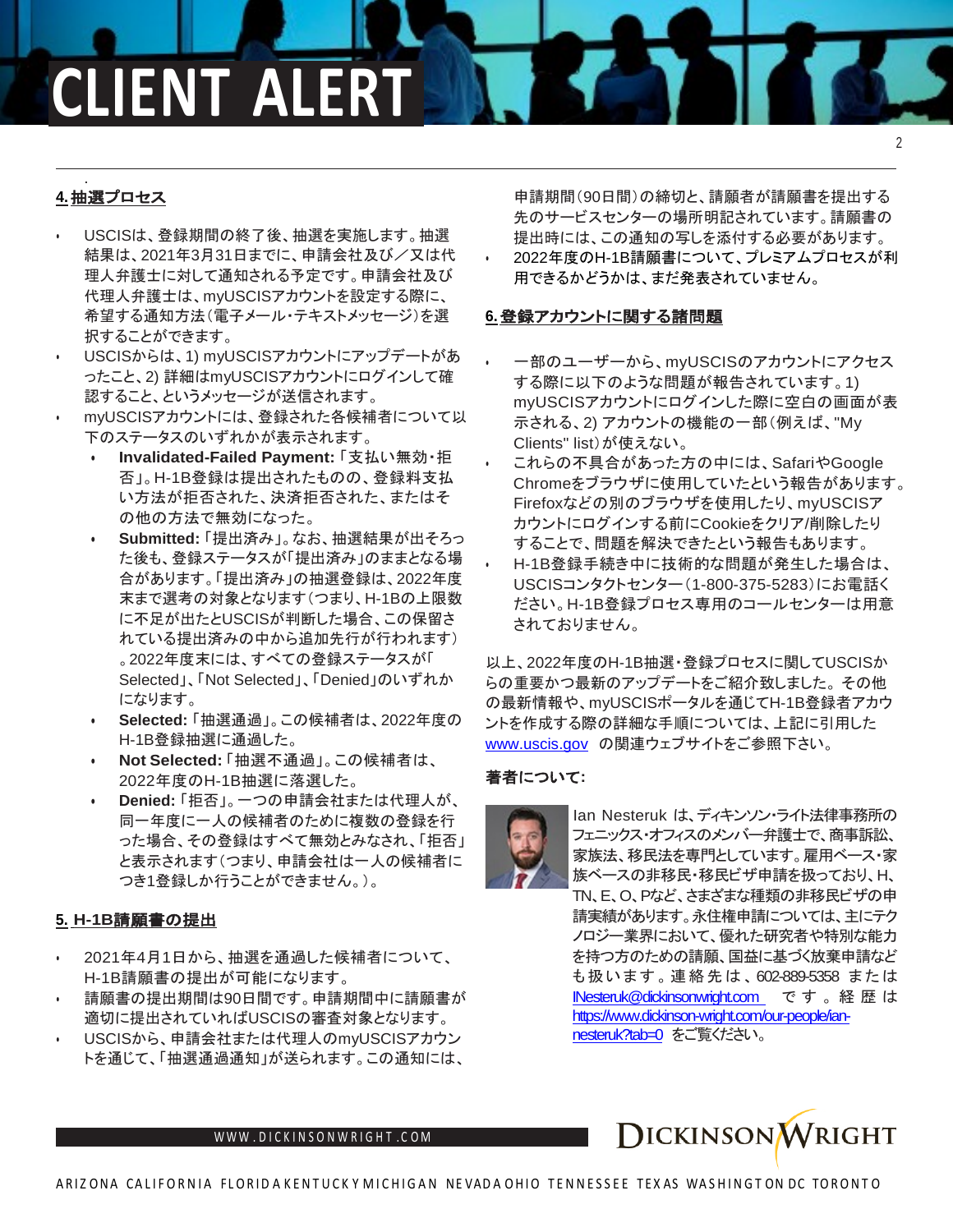## **CLIENT ALE**

#### March 9, 2021

#### **IMMIGRATION EMPLOYER TIPS FOR THE FISCAL YEAR 2022 H-1B CAP REGISTRATION PROCESS**

*by Ian Nesteruk* 

U.S. Citizenship and Immigration Services ("USCIS") introduced a new H-1B cap process for fiscal year (FY) 2021. In its webinars conducted on February 23, 2021 and February 24, 2021, USCIS confirmed that the H-1B cap process for FY 2022 will be substantially the same as the process introduced for FY 2021, and provided additional insight on the H-1B registration tool and electronic registration process. The electronic registration will be open on March 9, 2021 at noon (ET), and there are a number of important issues to consider, including but not limited to the following:

#### **1. H-1B Registrant Accounts**

- As of March 2, 2021, petitioners may create H-1B registrant accounts through the myUSCIS portal.
- When creating an H-1B registrant account in the myUSCIS portal, the petitioner must select the option "I am an H-1B registrant."
- Registrants will not provide company information when setting up their myUSCIS accounts. The company information will be provided starting on March 9, 2021 when the H-1B registration portal opens.
- For detailed instructions on creating an H-1B registrant account, please refer to: https://www.uscis.gov/working-united-states/ temporary-workers/h-1b-specialty-occupations-and-fashionmodels/h-1b-electronic-registration-process.

#### **2. H-1B Representative Accounts**

- Representatives have been able to create a myUSCIS account prior to March 2, 2021 because representatives will use the same kind of account already available to them.
- Attorneys may submit registrations on behalf of a client as long as the client has a myUSCIS "registrant" account and a Form G-28 is submitted for each client. Submitting the G-28 for the electronic registration involves a two-factor authorization process. After the attorney prepares the registration and G-28 electronically, a one-time passcode will be generated (and is valid for 30 days). The attorney must share the electronic passcode with the client, who must log into their myUSCIS account and select "Enter Representative Passcode" to review and accept the G-28.
- After accepting the G-28, the client will be instructed to review the registration information and either accept or decline the registration. Once the registration is accepted, the registrant's authorized signatory will provide their electronic signature by typing their full legal name into a designated box. After the registrant electronically confirms the registration information and G-28 information, the attorney may pay the registration fee and submit the registration.

At the time of submitting the electronic registration, the authorized signatory will be required to certify, under penalty of perjury: 1) that they have reviewed the registration and that all of the information contained in the registration is complete, true and correct; and 2) that the authorized signatory, or the organization on whose behalf the registration is being submitted, intends to file an H-1B on behalf of the beneficiary named in the registration if the beneficiary is selected.

- One attorney or accredited representative should be able to manage one or more clients under a single account.
- Only one user should be designated per attorney account.

#### **3. Registration Preparation and Filing**

- The initial registration period will be open from March 9, 2021 at noon (ET) until March 25, 2021 at noon (ET).
- If USCIS determines it has received more than enough registrations to meet the numerical cap limitations, all registrations submitted during the initial registration period will be included in the lottery (regardless of whether a registration was submitted on March 9, 2021 or March 25, 2021). It is recommended, however, not to wait until the last minute to submit a registration.
- Both representatives and registrants must wait until March 9, 2021 to draft and submit H-1B registrations.
- USCIS will permit users to review and edit draft registrations of beneficiaries before the registration is submitted.
- USCIS will not permit a user to edit a registration once it has been submitted. However, USCIS will permit a user to delete a registration of an individual beneficiary (by clicking the "delete" button next to the beneficiary's name) without impacting the registrations of other beneficiaries in the registration batch.
- There is no limit on the total number of beneficiaries that a petitioner may register. However, a single registration can only include up to 250 beneficiaries. Additional beneficiaries can be added to subsequent registrations for the same petitioner.
- Upon submission of the registration and payment of the registration fee, a petitioner will be able to see a list of all beneficiaries they have registered. Each beneficiary will be assigned a 19-digit confirmation number.
- Petitioners will have the option to delete a specific beneficiary from the registration (if needed) by clicking "delete", and this will not impact the other beneficiaries that the petitioner has registered.

#### **4. Registration Selection Process**

- USCIS will conduct the initial selection process after the initial registration period ends. USCIS intends to notify registrants and representatives with selected registrations no later than March 31, 2021. Registrants and representatives may select their preferred method of notification when setting up their myUSCIS account.
	- Any registrant or representative who submitted a selected registration will receive a notification from USCIS via email or text